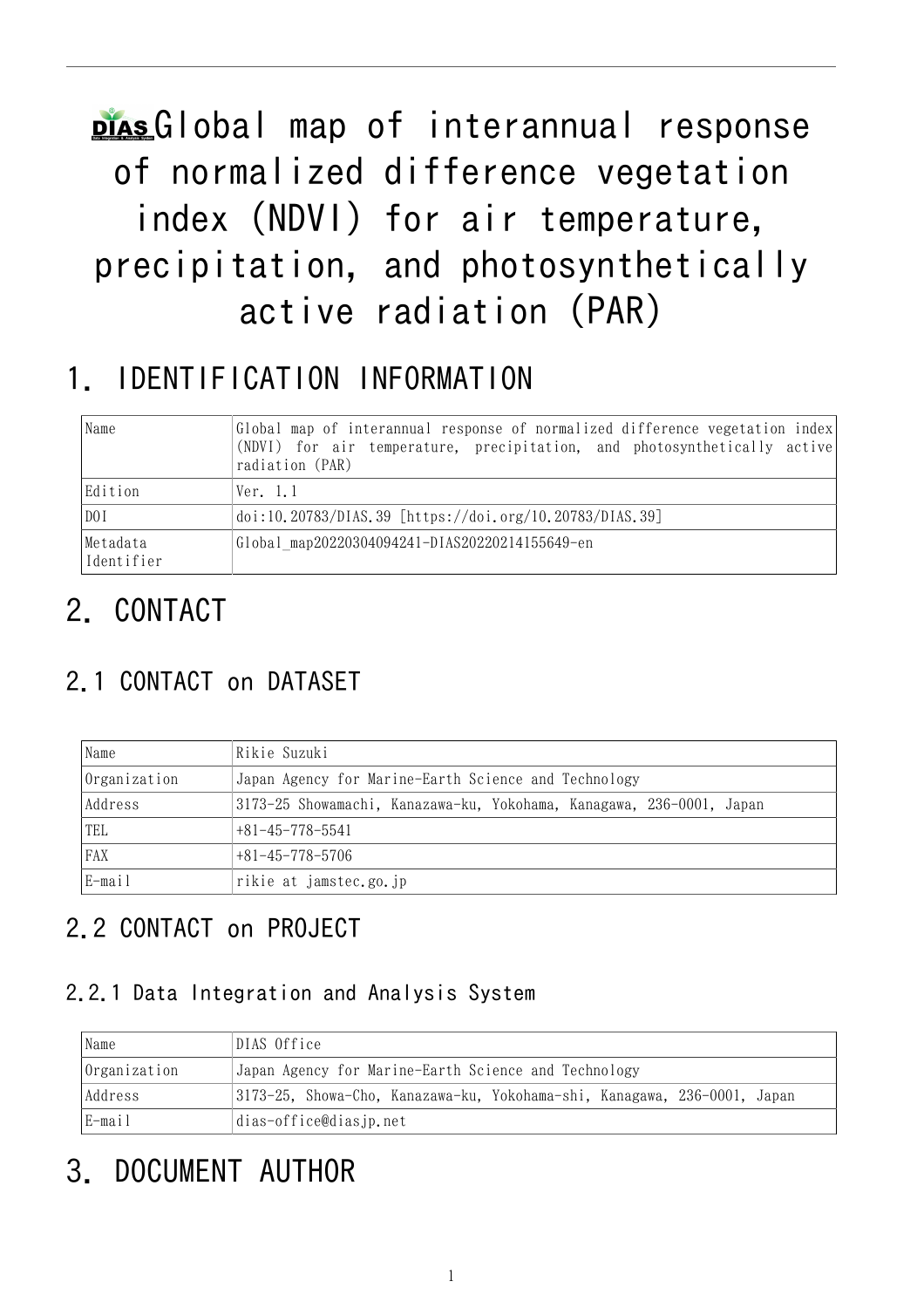| Name                             | Rikie Suzuki                                         |
|----------------------------------|------------------------------------------------------|
| Organization                     | Japan Agency for Marine-Earth Science and Technology |
| E-mail<br>rikie at jamstec.go.jp |                                                      |

# 4. DATASET CREATOR

| Name<br> Rikie Suzuki |                                                      |  |
|-----------------------|------------------------------------------------------|--|
| $ 0$ rganization      | Japan Agency for Marine-Earth Science and Technology |  |
| E-mail                | rikie at jamstec.go.jp                               |  |

#### 5. DATE OF THIS DOCUMENT 2022-03-04

# 6. DATE OF DATASET

revision : 2009-09-01

# 7. DATASET OVERVIEW

## 7.1 Abstract

Precipitation, air temperature, and radiation are the most dominant meteorological factor for the vegetation distribution and its interannual change. For example, lack of precipitation precludes vegetation in desert in mid-latitude, while lack of temperature constrains the vegetation in high-latitude tundra zones. The cloud cover disturbs the potential photosynthetic activity of the vegetation by reducing the Photosynthetically Active Radiation (PAR;  $(0.4 - 0.7 \mu m)$ ) from the sun. This vegetation-atmosphere relationship was examined by using satellite-derived Normalized Difference Vegetation Index (NDVI) data and meteorological data. The interannual correlation coefficients between NDVI and temperature; NDVI and precipitation; and NDVI and PAR from 1986 to 1995 are globally mapped.

## 7.2 Topic Category(ISO19139)

biota

## 7.3 Temporal Extent

| Begin<br>Date | $1986 - 01 - 01$                                            |
|---------------|-------------------------------------------------------------|
| End<br>Date   | $1996 -$<br><u>ົດ *</u><br>1 ດ<br>フード<br>- 01<br>$\sqrt{2}$ |

## 7.4 Geographic Bounding Box

| North<br>$\vert$ latitude | bound 81     |  |
|---------------------------|--------------|--|
| West<br>longitude         | $bound$ -180 |  |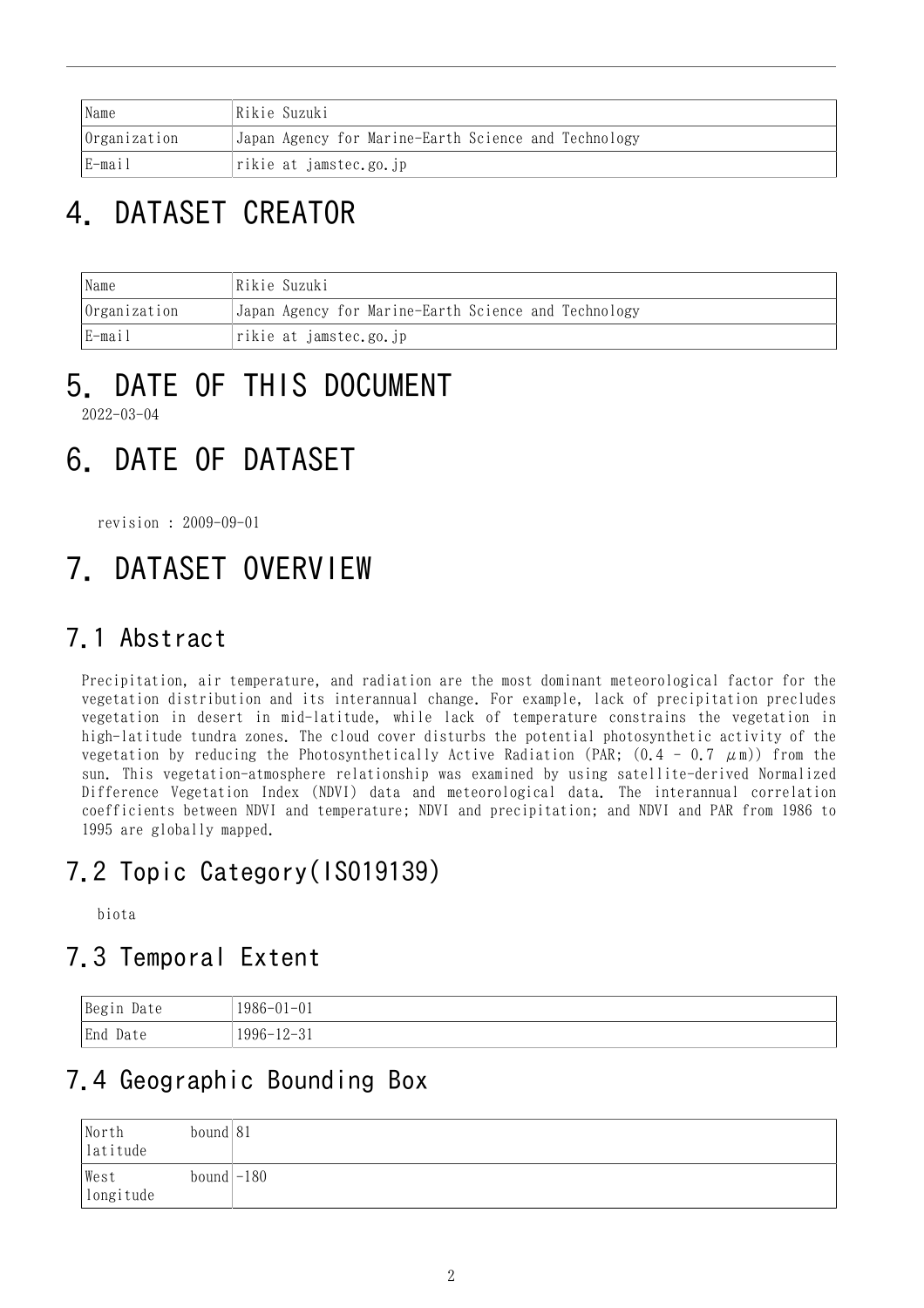| Eastbound<br>longitude |                            | 180 |
|------------------------|----------------------------|-----|
| South<br>latitude      | bound $\left  -55 \right $ |     |

## 7.5 Grid

| Dimension Name | Dimension<br>$\vert$ (slice number of<br>the dimension) | Size Resolution Unit |
|----------------|---------------------------------------------------------|----------------------|
| row            | 180                                                     | (deg)                |
| column         | 90                                                      | (deg)                |

## 7.6 Geographic Description

## 7.7 Keywords

#### 7.7.1 Keywords on Dataset

| Keyword Type | Keyword    | Keyword<br>Name | thesaurus |
|--------------|------------|-----------------|-----------|
| theme        | Ecosystems | GEOSS           |           |

#### 7.7.2 Keywords on Project

#### 7.7.2.1 Data Integration and Analysis System

| Keyword Type<br>Keyword |                                               | Keyword<br>thesaurus<br>Name |
|-------------------------|-----------------------------------------------|------------------------------|
| theme                   | $DIAS$ > Data Integration and Analysis System | No Dictionary                |

## 7.8 Online Resource

: [http://www.godac.jamstec.go.jp/catalog/data\\_catalog/gd\\_metaview\\_e.php?](http://www.godac.jamstec.go.jp/catalog/data_catalog/gd_metaview_e.php?data_name=生態系連動マップ&lang=en) data\_name=  $\&$  lang=en

file download : <https://data.diasjp.net/dl/storages/filelist/dataset:39>

## 7.9 Data Environmental Information

#### 7.10 Distribution Information

| Iname | version           | specification |
|-------|-------------------|---------------|
| text  | information<br>n0 |               |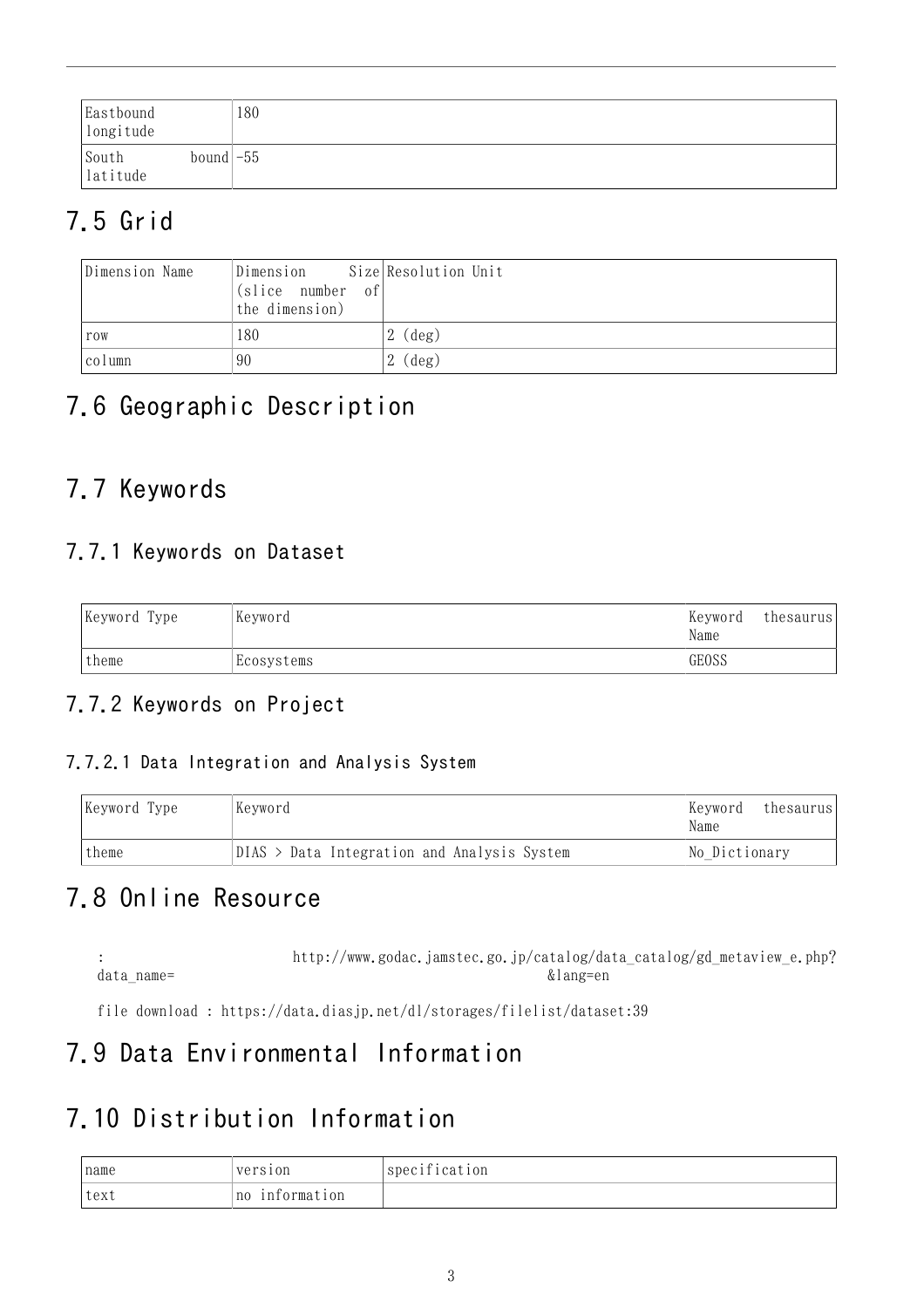## 8. DATA PROCESSING

#### 8.1 Data Processing (1)

#### 8.1.1 General Explanation of the data producer's knowledge about the lineage of a dataset

We examined the 10-year (1986 1995) time series of yearly precipitation, temperature, PAR and NDVI in 1 x 1 degree grid cells over the global terrestrial area. As for precipitation, temperature, and PAR, seasonal mean values over the growing season (April to August in the Northern Hemisphere; October to February in the Southern Hemisphere) of each year were calculated based on monthly values obtained from the International Satellite Land Surface Climatology Project (ISLSCP) Initiative II dataset. As for NDVI the seasonal mean value in the growing season of each year was calculated from the monthly NDVI of a global 20-year NOAA/AVHRR dataset with 4-minute resolution produced by Chiba University, Japan (CEReS, 2001). This 4-minutes NDVI value was resampled into 1 x 1 degree grid system to match other meteorological values from ISLSCP Initiative II dataset.

The 10-year interannual correlations between NDVI and precipitation, NDVI and temperature, and NDVI and PAR was calculated. To improve the statistical significance level, those correlations were calculated base on 40 samples by aggregating 4 gird cells (i.e. 10 years x 4 grid cells). By this process the horizontal resolution was reduced to 2 x 2 degrees.

#### 8.1.2 Data Source

| Data Source Citation Name                                                                                                                                                                                                                                    | Description of derived parameters and processing<br>techniques used |
|--------------------------------------------------------------------------------------------------------------------------------------------------------------------------------------------------------------------------------------------------------------|---------------------------------------------------------------------|
| Global vegetation index data: Twenty-year Global http://dbx.cr.chiba-u.jp/geobase/index.html<br>4-minute AVHRR NDVI Dataset of Chiba University<br>(in Japanese)                                                                                             |                                                                     |
| Global meteorological data: Air temperature, http://islscp2.sesda.com/ISLSCP2 1/html pages/<br>precipitation, photosynthetically active is lscp2 home.html<br>radiation (International Satellite Land Surface<br>Climatology Project (ISLSCP) Initiative II) |                                                                     |

## 9. DATA REMARKS

# 10. DATA POLICY

#### 10.1 Data Policy by the Data Provider

The content of this dataset should not be redistributed without permission, and should not be used for commercial purposes.

The source should be properly acknowledged in any work obtained with this dataset.

The creators of this dataset are not responsible for any loss or damage caused by using this dataset.

[Reference Requirement]This dataset should be referenced as the following statement. "Suzuki, R. (2007): Global map of interannual response of normalized difference vegetation index (NDVI) for air temperature, precipitatioin, and photosynthetically active radiation (PAR). Data Integration and Analysis System in Japan Agency for Marine-Earth Science and Technology, Yokohama, Japan"